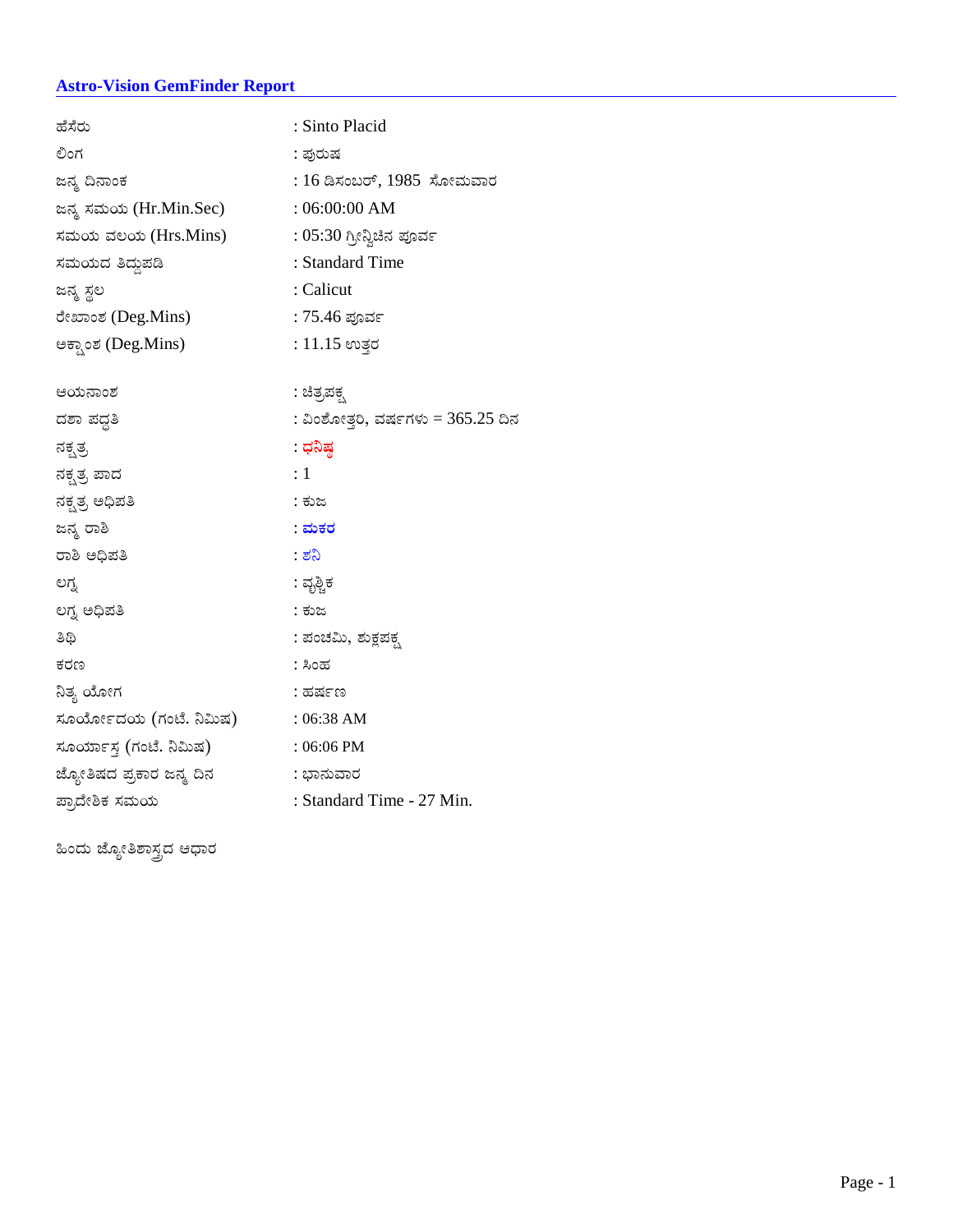|          | ರಾ                                       |    |
|----------|------------------------------------------|----|
|          | ಧನಿಷ್ಠ<br>16 ಡಿಸಂಬರ್ 1985<br>06:00:00 AM | ಮಾ |
| ಚ<br>ಾಗು | ರಾಶಿ<br>ರೇಖಾಂಶ -75.46<br>ಅಕ್ಷಾಂಶ +11.15  |    |
| ರ        | $\infty$<br>ಶು<br>ಕೇ<br>ಕು<br>ಶ<br>ಲ     |    |

# ರತ್ನಾನುಮೋದನೆ (ರತ್ನ ಸೂಚನೆ)

ರತ್ನಗಳು ಪ್ರಕೃತಿಯ ಅತ್ಯಂತ ಸುಂದರ ಸೃಷ್ಟಿಗಳಾಗಿವೆ. ಹರಳುಗಳಿಗೆ ಇರುವ ವಿಶೇಷ ಗುಣಗಳಿಂದ ಅವುಗಳಿಗೆ ಎಲೆಕ್ಟ್ರಾನಿಕ್ಸ್ ಕ್ಷೇತ್ರಕ್ಕೆ ಒಳಗೊಂಡಂತೆ ವಿಜ್ಞಾನ ಕ್ಷೇತ್ರದಲ್ಲಿ ಅನೇಕ ಉಪಯೋಗಗಳಿವೆ. ರತ್ನಗಳು ಪ್ರಕೃತಿಯಲ್ಲಿ ಸ್ವಭಾವಿಕವಾಗಿ ಅನೇಕ ವಣ೯ ಹಾಗು ಮಾದರಿಯಲ್ಲಿ ಕಾಣುತ್ತವೆ. ಅವು ತಮ್ಮ ರಾಸಾಯನಿಕ ಹಾಗು ಶಾರೀರಿಕ ಗುಣಗಳಿಂದ ಬೇಪ೯ಟ್ಟಿರುತ್ತವೆ. ಅವುಗಳನ್ನು ನಮಗೆ ಬೇಕಾದ ಆಕಾರ ಹಾಗು ಹೊಳಪನ್ನು ಕೊಡಲು ವಿವಿಧ ರೀತಿಯಲ್ಲಿ ಕತ್ತರಿಸಲಾಗುತ್ತದೆ.

ಪ್ರಾಚೀನ ಕಾಲದಿಂದಲೂ ಪಂಡಿತರು ರತ್ನಗಳನ್ನು ಗ್ರಹಗಳ ಜೊತೆಗೆ ಹೊಂದಿಸಿದ್ದಾರೆ. ಇವು ಅವುಗಳ ವಣ೯ ಹಾಗು ಅವು ತರುವ ಪರಿಣಾಮದ ಮೇಲೆ ಆದರಿಸಲಾಗಿದೆ. ಭಾರತದಲ್ಲಿ ಮಾತ್ರವಲ್ಲದೆ ಚೀನಾ ಹಾಗು ಈಜಿಪ್ಟ್ರ್ಯಾಲ್ಲಿ ಕೂಡ ರತ್ನಗಳಿಗಿರುವ ವೈದ್ಯಕೀಯ ಹಾಗು ನಿಗೂಢ ಗುಣಗಳ ಬಗ್ಗೆ ನಂಬಿಕೆ ಇದೆ.

ರತ್ನ ವಿಜ್ಞಾನವನ್ನು ಸಾಮಾನ್ಯ ಜನರಿಗೆ ಇನ್ನಷ್ಟು ಹತ್ತಿರಕ್ಕೆ ತರಲು ಆಸ್ಟ್ರೋವಿಶನ್ನ ಸಂಶೋಧನೆ ಬಹಳಷ್ಟು ಕಾರಣವಾಗಿದೆ.

ಜನ್ಮ ಸಮಯದ ಶೇಷ ದಶ = ಕುಜ 6 ವರ್ಷಗಳು, 8 ತಿಂಗಳು, 16 ದಿನ

### ವಿಂಶೋತ್ತರಿ ದಶದ ಸಂಕ್ಷಿಪ<mark>್</mark>ಠ ವರದಿ

### ದಶಾ ಬದಲಾಯಿಸುವ ವಯಸ್ಸು

| ದಶ    | ಆರಂಭದ ವರ್ಷ    |           |             |  |  |  |
|-------|---------------|-----------|-------------|--|--|--|
| ರಾಹು  | 6 ವರ್ಷಗಳು.    | 8 ತಿಂಗಳು, | 16 ದಿನಗಳು   |  |  |  |
| ಗುರು  | 24 ವರ್ಷಗಳು,   | 8 ತಿಂಗಳು, | 17 ದಿನಗಳು   |  |  |  |
| ಶನಿ   | $40$ ವರ್ಷಗಳು. | 8 ತಿಂಗಳು, | 17 ದಿನಗಳು   |  |  |  |
| ಬುಧ   | 59 ವರ್ಷಗಳು,   | 8 ತಿಂಗಳು. | $16$ ದಿನಗಳು |  |  |  |
| ಸೇತು  | 76 ವರ್ಷಗಳು,   | 8 ತಿಂಗಳು, | 17 ದಿನಗಳು   |  |  |  |
| ಶುಕ್ರ | 83 ವರ್ಷಗಳು.   | 8 ತಿಂಗಳು, | $16$ ದಿನಗಳು |  |  |  |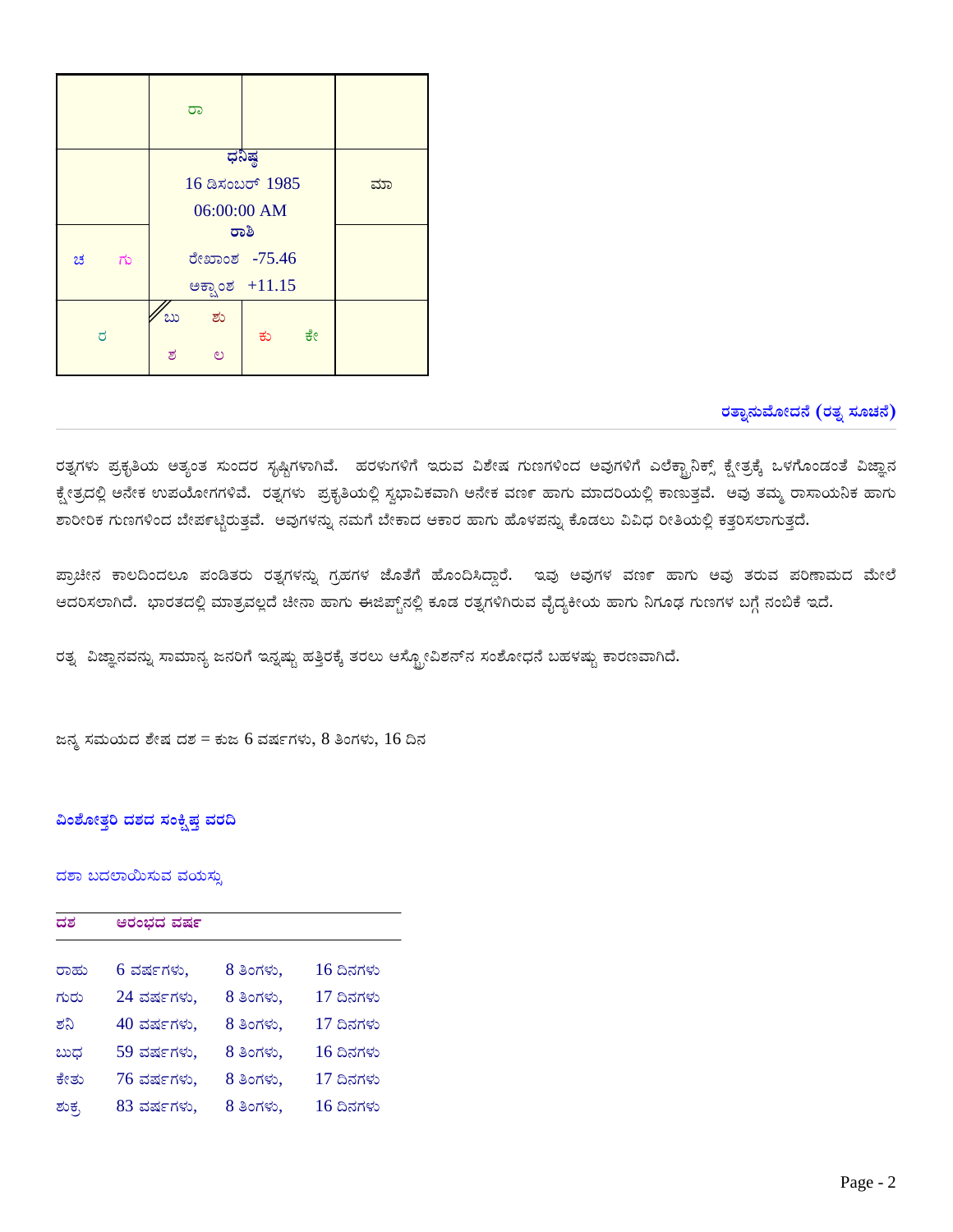ಗ್ರಹಗಳ ಬಲ ಹಾಗೂ ಭಾವ ಅಥಿಪತಿಗಳ ಸ್ಥಾನ ವಿಶಕಲನೆ ಮಾಡಿ ಉತ್ತಮವಾದ ರತ್ನ ನಿರ್ದೇಶ ಮಾಡುವುದು. ಅನುಕೂಲ–ಗ್ರಹ ಪದ್ದತಿ ಜಾತಕದ ಅನುಕೂಲ ರತ್ನ ನಿರ್ದೇಶ ಮಾಡಲು ಉತ್ತಮವಾದದು ಎಂದು ಸೂಚನೆ ಕೊಡಲಾಗಿದೆ.

ಅಶುಭ ಭಾವಗಳು :

ಆರನೇಯ ಭಾವಾಥಿಪತಿ ಕುಜ ಆಗಿದೆ ಎಂಟನೇಯ ಭಾವಾಥಿಪತಿ ಬುಧ ಆಗಿದೆ

ಲಗ್ನವು ದೋಷಯುಕ್ತವಾಗಿದೆ ರಶ್ಯಾಧಿಪತಿಯು ಶನಿ ಪಂಚಮಾಧಿಪತಿಯು ಗುರು ಪಂಚಮಾಧಿಪತಿಯು ಬಲಹೀನನಾಗಿದ್ದಾನೆ ನವಮಾಧಿಪತಿಯು ಚಂದ್ರ

ಶುಭ ಆಧಿಪತ್ಯ :

ಲಗ್ವಾಧಿಪತಿಯು ಕುಜ

ಅತ್ಯಂತ ಬಲಹೀನವಾದ ಗ್ರಹ ಗುರು

ಎರಡು ಗ್ರಹಗಳು ಷಡ್ಬಲದ ಉತ್ಪಾತ ಒಂದಕ್ಕಿಂತ ಕಡಿಮೆ ಇದ್ದರೆ ದುರ್ಬಲವಾಗಿರುತ್ತವೆ.

ಜಾತಕದಲ್ಲಿ ಗ್ರಹಗಳ ಬಲವನ್ನು ಷಡ್ಬಲದಿಂದ ನಿರ್ಧರಿಸಬಹುದು

## ವಿಶ್ಲೇಷಣೆ

| ಚ                     | ರ      | ಬು     | ಶು     | ಕು     | ಗು     | ಶ      |
|-----------------------|--------|--------|--------|--------|--------|--------|
|                       |        |        |        |        |        |        |
| ಷಡ್ಗಲದ ಮೊತ್ತ          |        |        |        |        |        |        |
| 508.21                | 472.67 | 546.09 | 328.04 | 406.04 | 289.77 | 337.43 |
| ರೂಪದಲ್ಲಿ ಷಡ್ಯಲದ ಮೊತ್ತ |        |        |        |        |        |        |
| 8.47                  | 7.88   | 9.10   | 5.47   | 6.77   | 4.83   | 5.62   |
| ಕನಿಷ್ಣ ಅವಶ್ಯ          |        |        |        |        |        |        |
| 6.00                  | 5.00   | 7.00   | 5.50   | 5.00   | 6.50   | 5.00   |
| ಷಡ್ತಲದ ಉತ್ಸಾತ         |        |        |        |        |        |        |
| 1.41                  | 1.58   | 1.30   | 0.99   | 1.35   | 0.74   | 1.12   |
| ಸಾಂಬಂಧಿಕ ಸ್ಥಾನ        |        |        |        |        |        |        |
| 2                     |        | 4      | 6      | 3      |        | 5      |

ಷಡ್ಬಲ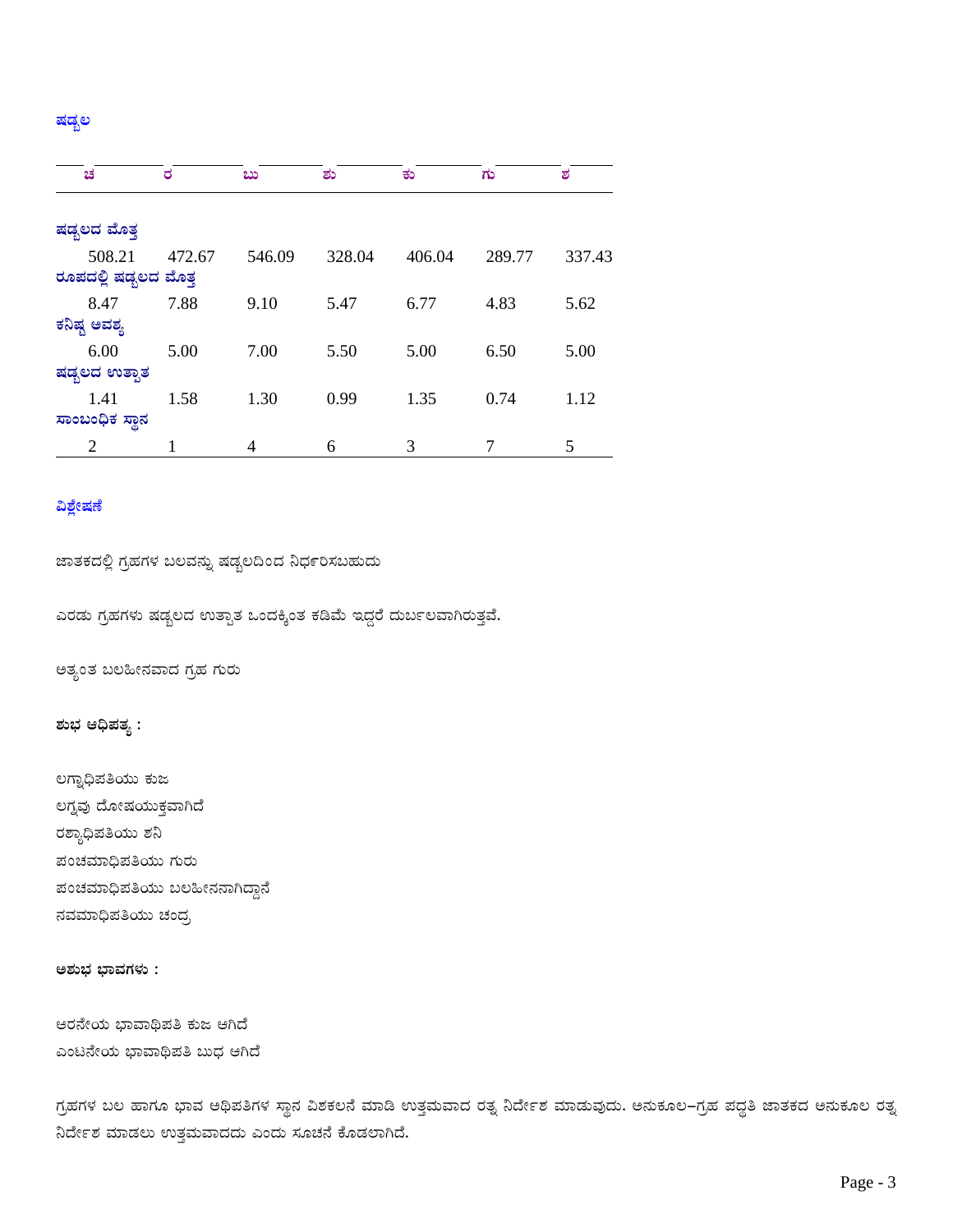ರತ್ನ ನಿರ್ದೇಶನ ೧.ಗ್ರಹ : ಗುರು : ಹಳದಿ ಪುಷ್ಪರಾಗ ರತ್ನ ಕ್ಯಾರಟಿನಲ್ಲಿ ತೂಕ್ಕ : ೩



ರತ್ನವನ್ನು ಚಿನ್ನ ಉಂಗುರದಲ್ಲಿ ಕೂಡಿಸಿ ಇದನ್ನು ಬಲಗೈ ಕೈಯ ತೋರು ಬೆರಳು ಬೇರಳಲ್ಲಿ ಧರಿಸಿ ಇದನ್ನು ಗುರುವಾರರಿಂದ, ಸೂರ್ಯೋದಯವಾದ ಹದಿನೈದು ನಿಮಿಷದ ನಂತರ ಧರಿಸಿ.

ಪುಷ್ಪರಾಗ ಕೊರಂಡಮ್ನ ಒಂದು ಪ್ರಭೇದವಾಗಿದೆ. ಹಳದಿ ಹಾಗು ಚಿನ್ನದ ಬಣ್ಣದ ಪುಷ್ಪರಾಗವನ್ನು ಗುರು ನಿಯಂತ್ರಿಸುತ್ತಾನೆ. ಇದರ ಕಠಿಣತೆ ಸುಮಾರು ೮ ಆಗಿದ್ದು ಇದು ಶ್ರಿಲಂಕಾ, ಭಾರತ, ಆಸ್ಟ್ರೇಲಿಯಾ ಹಾಗು ರಷ್ಯಾ ದೇಶಗಳಲ್ಲಿ ದೊರಕುತ್ತದೆ. ಬರ್ಮಾ ದೇಶದ ಪುಷ್ಪರಾಗ ಕೂಡ ಬಹಳ ಜನಪ್ರೀಯವಾಗಿದೆ. ಇದು ನೀಲಿ ಕಿರಣಗಳನ್ನು ಹೊಮ್ಮುವ ತಂಪು ಹರಳಾಗಿದೆ.

 $2\eta$ ಹ : ಕುಜ ರತ್ನ : ಹವಳ ಕ್ಯಾರಟಿನಲ್ಲಿ ತೂಕ್ಕ : ೭



ರತ್ನವನ್ನು ಚಿನ್ನ ಉಂಗುರದಲ್ಲಿ ಕೂಡಿಸಿ ಇದನ್ನು ಬಲಗೈ ಕೈಯ ಉಂಗುರದ ಬೆರಳು ಬೇರಳಲ್ಲಿ ಧರಿಸಿ ಇದನ್ನು ಮಂಗಳವಾರರಿಂದ, ಸೂರ್ಯೋದಯವಾದ ಹದಿನೈದು ನಿಮಿಷದ ನಂತರ ಧರಿಸಿ.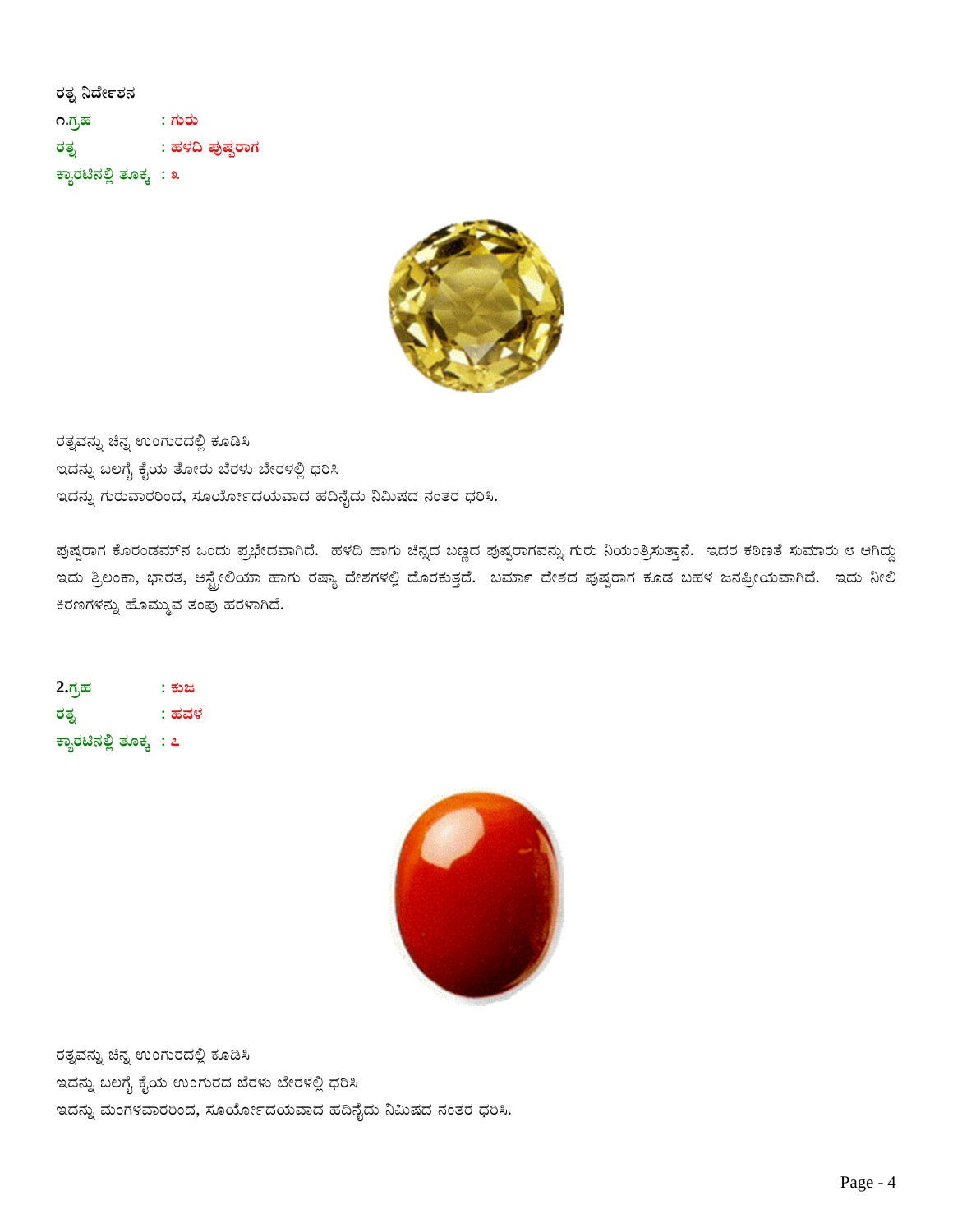ಹವಳ ಪ್ರವಾಳದಂತಹ ಸಮುದ್ರಜೀವಿಗಳ ಆಸ್ತಿಯಾಗಿದೆ. ಇದು ಅನೇಕ ವರ್ಣದಲ್ಲಿ ದೊರೆಯುತ್ತದೆ. ಆದರೆ ಹವಳದ ಬಣ್ಣ ಮಾತ್ರ ಕೆಂಪಾಗಿರುತ್ತದೆ. ಇದು ಫೆಸಿಫಿಕ್ ಹಾಗು ಹಿಂದೂ ಮಹಾಸಾಗರದಲ್ಲಿ ದೊರೆಯುತ್ತದೆ. ಹವಳವನ್ನು ಕುಜ ನಿಯಂತ್ರಿಸುತ್ತಾನೆ. ಇದು ಕುಜನ ದುಷ್ಕಿರಣವನ್ನು ಹೀರಿ ಅವನ ಒಳ್ಳೆಯ ತರಂಗ ಮಾತ್ರ ನಿಮಗೆ ತಲುಪುವಂತೆ ಮಾಡುತ್ತದೆ. ಇದೊಂದು ಉಷ್ಣಗುಣದ ರತ್ನ.

ನಿಮಗೆ ಸೂಚಿಸಿರುವ ರತ್ನಗಳ ಯಶಸ್ತಿ ಪರಿಣಾಮಕ್ಕೆ ಈ ಕೆಳಗೆ ಹೇಳಲಾಗಿರುವ ಮುನ್ನೆಚ್ಚರಿಕೆಯನ್ನು ನೀವು ಶಿಸ್ತಿನಿಂದ ಪಾಲಿಸಬೇಕು.

### ರತ್ರದ ಗುಣ ಹಾಗು ಅದರ ಜೋಡಣೆ

ಒಳ್ಳೆಯ ರತ್ನಗಳನ್ನು ತಿಳಿದ ಸ್ಥಳದಿಂದಲೇ ಖರೀದಿಸಬೇಕು. ರತ್ನವನ್ನು ಅದರ ರೂಪ ಅಥವಾ ಬೆಲೆ ನೋಡಿ ಖರೀದಿಸಬೇಡಿ. ಹಾಗೆಯೇ ರತ್ನವನ್ನು ತಜ್ಞರಿಂದಲೇ ಜೋಡಿಸಬೇಕು. ಇದು ಸೂರ್ರನ ಕಿರಣ ರತ್ರದಿಂದ ಹಾದು ಹೋಗಿ ನಿಮ್ಮ ದೇಹವನ್ನು ತಲುಪುವಂತೆ ಇರಬೇಕು (ಇದಕ್ಕೆ ರತ್ನದ ಕೆಳಭಾಗ ಲೋಹದಿಂದ ಮುಚ್ಚಿರಬಾರದು). ರತ್ತವನ್ನು ಅತಿಯಾದ ಶಾಖಕ್ಕೆ ಗುರಿಪಡಿಸುವುದಾಗಲೀ, ಗೀಚುವುದಾಗಲೀ ಅಥವಾ ಚೂಪಾದ ವಸ್ತುವಿಗೆ ತಾಕಿಸುವುದಾಗಲೀ ಮಾಡಬಾರದು. ಹಾಗೆಯೇ ಸ್ವಾನಕ್ಕೆ ಮೊದಲು ರತ್ನಗಳನ್ನು ತೆಗೆದಿಡುವುದು ಒಳಿತು. ಪ್ರಾರಂಭದ ತಯಾರಿ ನೀವು ರತ್ನವನ್ನು ಧರಿಸುವ ಮೊದಲ ದಿನಕ್ಕೆ ಬಹಳ ಪ್ರಾಮುಖ್ಯತೆಯನ್ನು ನೀಡಬೇಕು. ಇದಕ್ಕೆ ನಿಮ್ಮ ಮಾನಸಿಕ ಸ್ಥಿತಿ ಹಾಗು ಸ್ತಚ್ಛತೆ ಬಹಳ ಮುಖ್ಯ . ಇದಕ್ಕಾಗಿ ನೀವು ನಿಮಗೆ ನಂಬಿಕೆ ಇರುವ ಆಚರಣೆ ಪಾಲಿಸಬಹುದು.

ನಿಮಗೆ ಸೂಚಿಸಿರುವ ದಿನವನ್ನು ಮನಸ್ಸಿನಲ್ಲಿಟ್ಟುಕೊಂಡು ಅನುಕೂಲಕರ ದಿನವನ್ನು ನಿಗದಿಪಡಿಸಿ ಇದರೊಂದಿಗೆ ನೀವಿರುವ ಸ್ಥಳದ ಸರಿಯಾದ ಸೂರ್ರ್ಯೋದಯದ ಸಮಯವನ್ನು ತಿಳಿದುಕೊಳ್ಳಿ. ಇದು ಯಾವುದೇ ಕ್ಯಾಲೆಂಡರ್ ಅಥವಾ ಪಂಚಾಂಗದಲ್ಲಿರುತ್ತದೆ. ಪ್ರಾತಃ ಕಾಲದಲ್ಲಿ ಎದ್ದು ನಿಮ್ಮ ಪ್ರಾತಃ ವಿಧಿಯಲ್ಲವನ್ನು ಪೂರೈಸಿ, ಶುಚಿಯಾದ ವಸ್ತ್ರ ಧರಿಸಿ ಕೆಲವು ನಿಮಿಷ ಪ್ರಾಥ೯ನೆ ಅಥವಾ ಜಪ ಮಾಡಿ ನಿಮಗೆ ಸೂಚಿಸಿರುವ ಸಮಯಕ್ಕೆ ಸರಿಯಾಗಿ ರತ್ವವನ್ನು ಧರಿಸುವಂತೆ ನಿಮ್ಮ ಕಾರ್ತವನ್ನು ಯೋಜಿಸಿಕೊಳ್ಳಿ (ರತ್ನವನ್ನು ಮೊದಲ ಬಾರಿಗೆ ಹಿರಿಯರ ಸಮ್ಮುಖ ಅಥವಾ ನೀವು ಗೌರವಿಸುವ ವ್ಯಕ್ತಿಯ ಸಮ್ಮುಖದಲ್ಲಿ ಧರಿಸಿದರೆ ಒಳ್ಳೆಯದು).

#### ಎಚ್ಚರಿಕೆ

ನಿಮಗೆ ಈ ಸಮಯದಲ್ಲಿ ಸೂಚಿಸಿರುವ ರತ್ನ ನಿಮ್ಮ ಜೀವನ ಪರ್ಯಂತ ಅನುಕೂಲಕರವಾಗಿಲ್ಲದೆ ಇರಬಹುದು. ಇದಕ್ಕೆ ನಿಮ್ಮ ವೈಯುಕ್ತಿಕ ಹಾಗು ಜಾತಕದಲ್ಲಿನ ದಶಾ ಬದಲಾವಣೆಯ ಸರಿಯಾದ ಪರಿಶೀಲನೆ ಬೇಕು. ಇದರೊಂದಿಗೆ ನೀವು ಕೊಡುವ ಪ್ರಾಮುಖ್ಯತೆ ಕಾಲಕಾಲಕ್ಕೆ ಬದಲಾಯಿಸಬಹುದು. ಆದ್ದರಿಂದ ನೀವು ನಿಮಗೆ ಸೂಚಿಸಿರುವ ರತ್ರದ ಪುನ: ಪರಿಶೀಲನೆ ಆಗಾಗ ಮಾಡುತ್ತಿರಬೇಕು.

ಒಂದು ರತ್ನದ ಪರಿಹಾರಗುಣ ದೀರ್ಘಕಾಲದ ಉಪಯೋಗದಿಂದ ಕಡಿಮೆಯಾಗುತ್ತದೆ ಎಂಬ ನಂಬಿಕೆ ಇದೆ. ರತ್ತಗಳ ಅಂತಾಜು ಕಾಲಾವಧಿ ಕೆಳಗಡೆ ಕೊಡಲಾಗಿದೆ. ಮುತ್ತ−೨ ವರ್ಷ, ಕೆಂಪು ಪದ್ತರಾಗ ಮಾಣಿಕ್ಯ−೪ ವರ್ಷ, ಮರತಕ−೩ ವರ್ಳ, ವಜ್ಗ−೭ ವರ್ಷ, ಕೆಂಪು ಪ್ರವಾಳ−೩ ವರ್ಷ, ಹಳದೂ ವರ್ಣದ ಇಂದನೀಿಲ ರತ್ರ− ೪ ವರ್ಷ, ಇಂದ್ರನೀಲ ರತ್ತ− ೫ ವರ್ಷ, ಗೋಮೇದಕ−೩ವರ್ಷ, ಗೋಮೇಥಕ−೩ ವರ್ಷ, ವೈಢೂರ್ನ−೫ ವರ್ಷ. ಈ ಕಾಲದ ನಂತರ ಹೊಸ ರತ್ತದ ಹೊಸ ಉಂಗುರ ತುಂಬ ಗಣಕರವಂದು ಸೂಚನೆ ಕೊಡಲಾಗಿದೆ.

ನಿಮ್ಮ ಮುಂದಿನ ದಶಾ ಬದಲಾವಣೆ 02-09-2026 ನಿಂದ ಎಂಬುದನ್ನು ಗಮನಿಸಿ

#### GemFinder Ver. 9.0KAN140829

**DISCLAIMER:** 

Although broadly based on Indian Predictive Astrology, we request you to consider this report as an independent work of Astro-Vision Futuretech Pvt. Ltd.ASTRO-VISION astrological calculations are based on scientific equations and not on any specific published almanac. Therefore, comparisons between the calculations made by ASTRO-VISION and those published in almanacs are absolutely unwarranted.Astro-Vision Futuretech Pvt. Ltd. shall not entertain any dispute on differences arising out of such comparisons. Astro-Vision Futuretech Pvt. Ltd. cannot be held responsible for the decisions that may be taken by anyone based on this report. While we ensure that each report is prepared meticulously and with utmost care, we do not rule out the possibility of any unexpected errors. In case of any errors our liability is limited to the replacement of the report with a rectified one. The software versions and the predictive text in the reports are subject to continuous modifications, including addition of new chapters. This is necessitated by the nature of the content and our constantly evolving research findings. We have adopted "Chitrapaksha ayanamsa" for all our calculations as it is the most